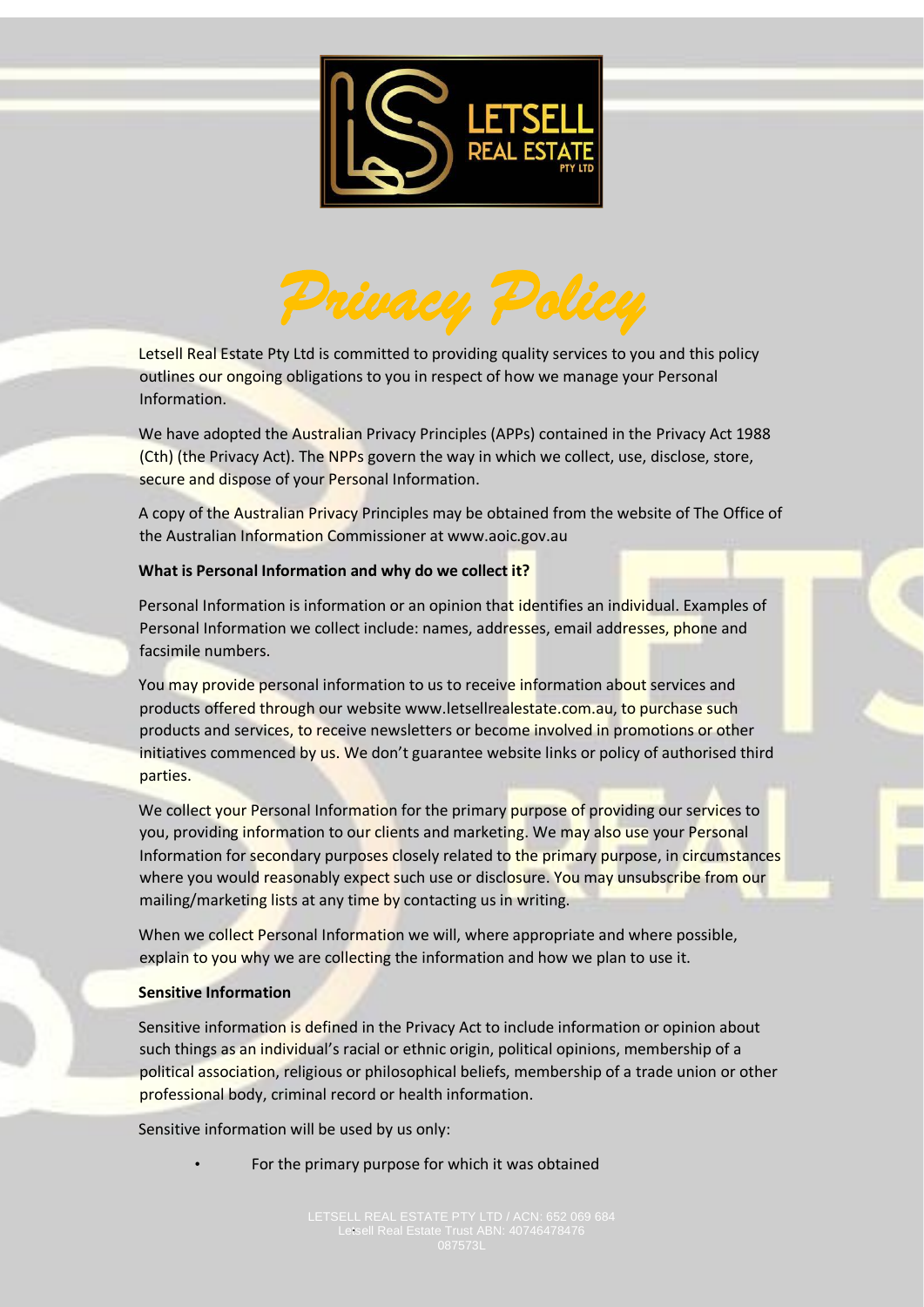

- For a secondary purpose that is directly related to the primary purpose
- With your consent; or where required or authorised by law.

## **Third Parties**

Where reasonable and practicable to do so, we will collect your Personal Information only from you. However, in some circumstances we may be provided with information by third parties. In such a case we will take reasonable steps to ensure that you are made aware of the information provided to us by the third party.

### **Disclosure of Personal Information**

Your Personal Information may be disclosed in a number of circumstances including the following:

- Third parties where you consent to the use or disclosure; and
- Where required or authorised by law.

### **Security of Personal Information**

Your Personal Information is stored in a manner that reasonably protects it from misuse and loss and from unauthorized access, modification or disclosure.

When your Personal Information is no longer needed for the purpose for which it was obtained, we will take reasonable steps to destroy or permanently de-identify your Personal Information. However, most of the Personal Information is or will be stored in client files which will be kept by us for a minimum of 7 years.

### **Access to your Personal Information**

You may access the Personal Information we hold about you and to update and/or correct it, subject to certain exceptions. If you wish to access your Personal Information, please contact us in writing.

Letsell Real Estate will not charge any fee for your access request but may charge an administrative fee for providing a copy of your Personal Information.

In order to protect your Personal Information, we may require identification from you before releasing the requested information.

### **Maintaining the Quality of your Personal Information**

It is an important to us that your Personal Information is up to date. We will take reasonable steps to make sure that your Personal Information is accurate, complete and up-to-date. If you find that the information we have is not up to date or is inaccurate, please advise us as soon as practicable so we can update our records and ensure we can continue to provide quality services to you.